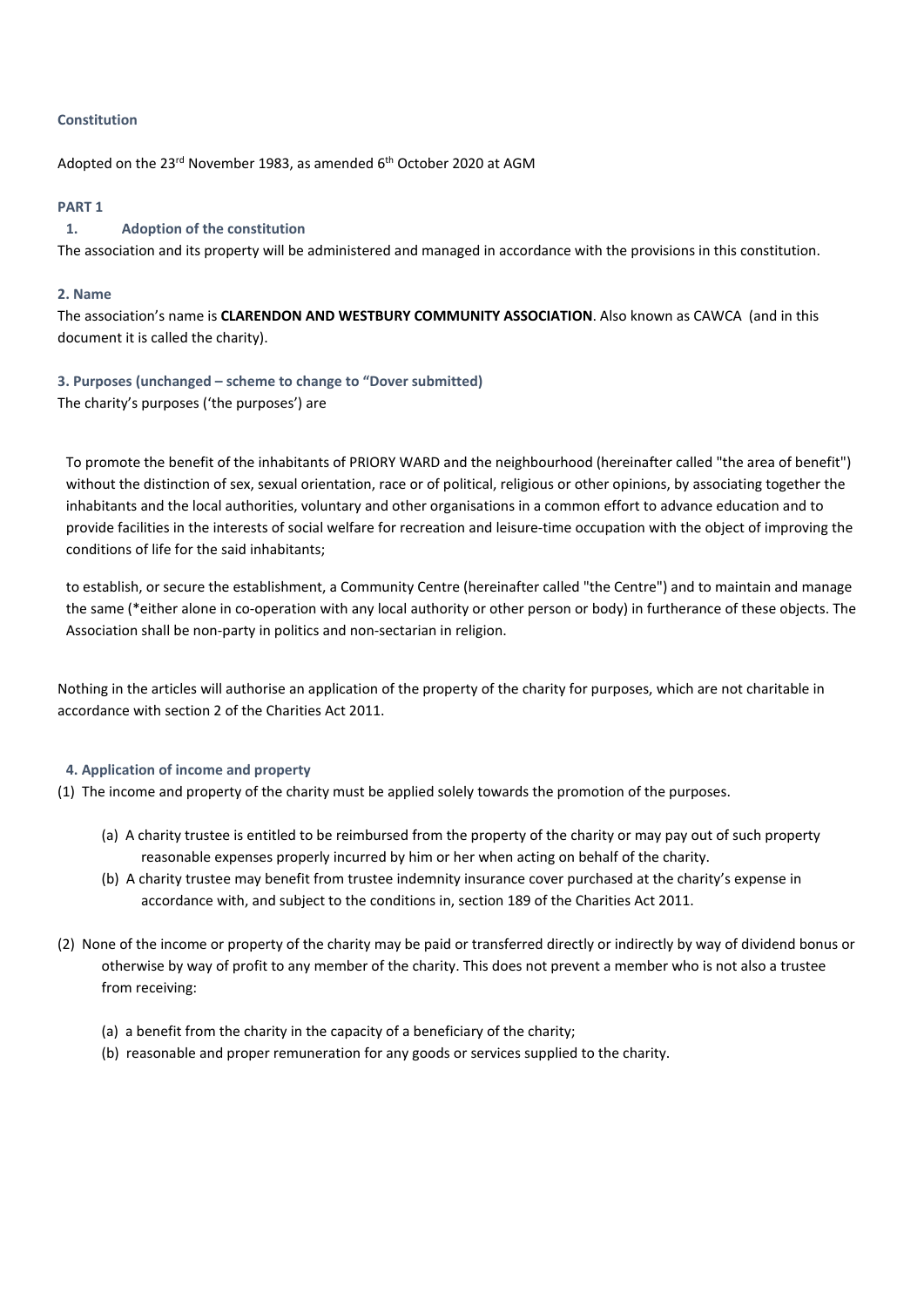#### **5. Benefits and payments to charity trustees and connected persons (agreed change at AGM to standard wording)**

### **(1) General provisions**

No charity trustee or connected person may:

(a) buy or receive any goods or services from the charity on terms preferential to those applicable to members of the public;

(b) sell goods, services or any interest in land to the charity;

(c) be employed by, or receive any remuneration from, the charity;

(d) receive any other financial benefit from the charity; unless the payment is permitted by sub-clause (2) of this clause, or authorised by the court or the Charity Commission ('the Commission').

In this clause, a 'financial benefit' means a benefit, direct or indirect, which is either money or has a monetary value.

#### **(2) Scope and powers permitting trustees' or connected persons' benefits**

(a) A charity trustee or connected person may receive a benefit from the charity in the capacity of a beneficiary of the charity provided that a majority of the trustees do not benefit in this way.

(b) A charity trustee or connected person may enter into a contract for the supply of services, or of goods that are supplied in connection with the provision of services, to the charity where that is permitted in accordance with, and subject to the conditions in, section 185 of the Charities Act 2011.

(c) Subject to sub-clause (3) of this clause a charity trustee or connected person may provide the charity with goods that are not supplied in connection with services provided to the charity by the charity trustee or connected person.

(d) A charity trustee or connected person may receive interest on money lent to the charity at a reasonable and proper rate which must be not more than the Bank of England bank rate (also known as the base rate).

(e) A charity trustee or connected person may receive rent for premises let by the trustee or connected person to the charity. The amount of the rent and the other terms of the lease must be reasonable and proper. The charity trustee concerned must withdraw from any meeting at which such a proposal or the rent or other terms of the lease are under discussion.

(f) A charity trustee or connected person may take part in the normal trading and fundraising activities of the charity on the same terms as members of the public.

#### **(3) Payment for supply of goods only – controls**

The charity and its charity trustees may only rely upon the authority provided by sub-clause 2(c) of this clause if each of the following conditions is satisfied:

(a)The amount or maximum amount of the payment for the goods is set out in an agreement in writing between the charity and the charity trustee or connected person supplying the goods ('the supplier') under which the supplier is to supply the goods in question to or on behalf of the charity.

(b) The amount or maximum amount of the payment for the goods does not exceed what is reasonable in the circumstances for the supply of the goods in question.

(c) The other charity trustees are satisfied that it is in the best interests of the charity to contract with the supplier rather than with someone who is not a charity trustee or connected person. In reaching that decision the charity trustees must balance the advantage of contracting with a charity trustee or connected person against the disadvantages of doing so.

(d) The supplier is absent from the part of any meeting at which there is discussion of the proposal to enter into a contract or arrangement with him or her or it with regard to the supply of goods to the charity.

(e) The supplier does not vote on any such matter and is not to be counted when calculating whether a quorum of charity trustees is present at the meeting.

(f) The reason for their decision is recorded by the charity trustees in the minute book.

(g) A majority of the charity trustees then in office are not in receipt of remuneration or payments.

(4) In sub-clauses (2) and (3) of this clause: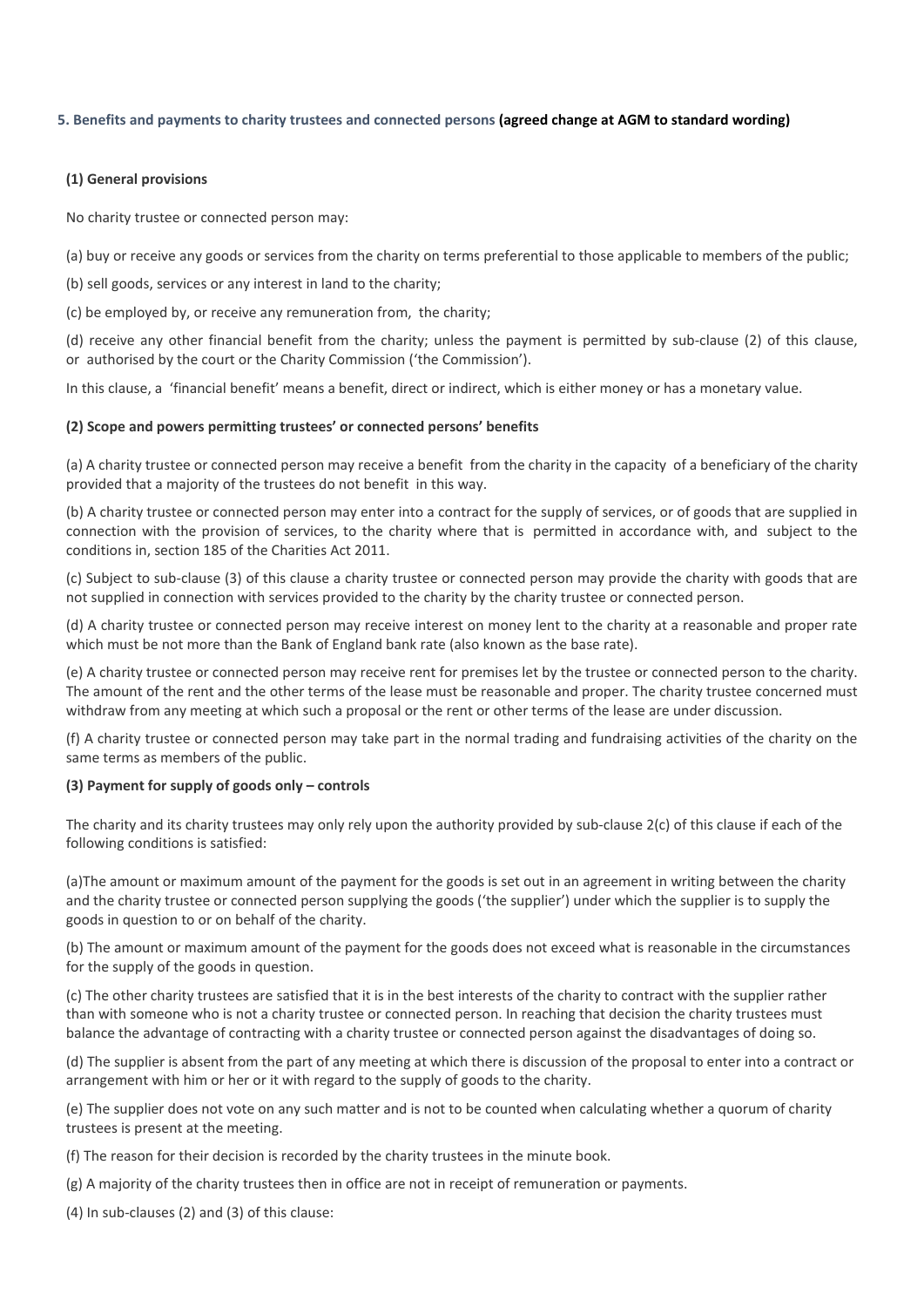- (a) 'the charity' includes any company in which the charity:
- (i) holds more than 50% of the shares; or
- (ii) controls more than 50% of the voting rights attached to the shares; or
- (iii) has the right to appoint one or more trustees to the board of the company.

#### **6. Dissolution** *(unchanged)*

If the General Committee by a simple majority decides at any time that on the ground of expense or otherwise it is necessary or advisable to dissolve the Association it shall call a meeting of all members of the Association who have

The power to vote and of the inhabitants of the area of benefit of the age of eighteen years and upwards of which meeting not less than 21 days notice (stating the terms of the resolution to be proposed thereat) shall be posted in a conspicuous place or places in the area of benefit and advertised In a newspaper circulating in the Area of Benefit and given in writing to the Charity Commissioners for England and Wales and the Director of the National Federation of Community Organisations.

If such decision shall be confirmed by a simple majority of those present and voting At such meeting the General Committee shall have power to dispose of any assets held by or in the nana of the Association.Any assets remaining after the satisfaction of any proper debts and liabilities shall be applied towards such charitable purposes for the benefit of the inhabitants of the area of benefit as the General Committee may decide and as may be approved by the Charity Commissioners for England and Wales or other Authority having charitable jurisdiction.

#### **7. Amendment of constitution**

- (1) The charity may amend any provision contained in Part 1 of this constitution provided that:
	- (a) no amendment may be made that would have the effect of making the charity cease to be a charity at law;
	- (b) no amendment may be made to alter the purposes if the change would undermine or work against the previous purposes of the charity;
	- (c) no amendment may be made to clauses  $3-6$  without the prior written consent of the Commission;
	- (d) any resolution to amend a provision of this constitution is passed by not less than two thirds of the members present and voting at a general meeting.
- (2) Any provision contained in Part 2 of this constitution may be amended, provided that any such amendment is made by resolution passed by a simple majority of the members present and voting at a general meeting.
- (3) A copy of any resolution amending this constitution must be sent to the Commission within twenty one days of it being passed.
- (4) No alteration of this constitution or any special resolution has retrospective effect to invalidate any prior act of the trustees.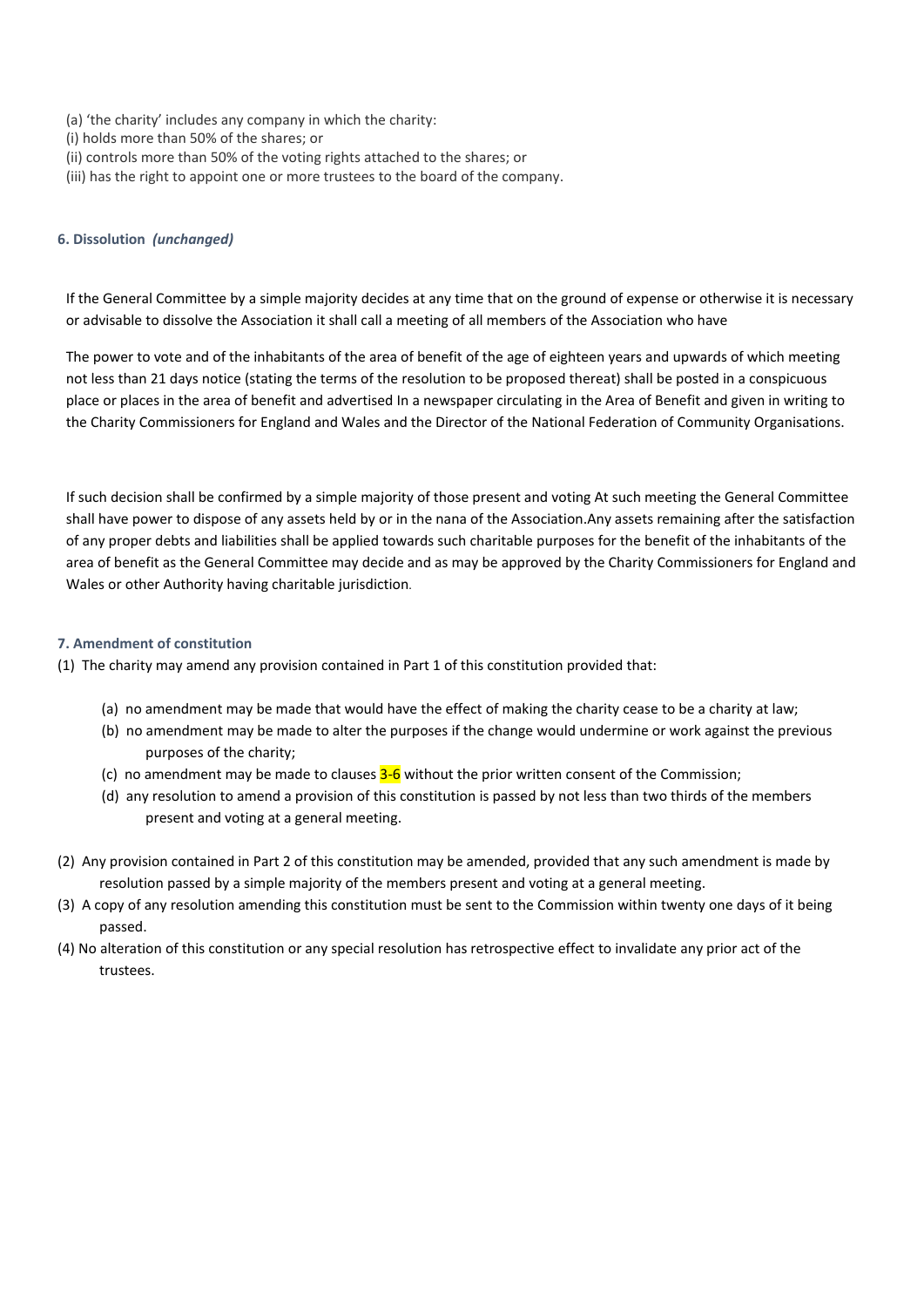### **PART 2 – Administrative**

### **8. Powers of trustees**

(1) The trustees must manage the business of the charity and have the following powers in order to further the purposes (but not for any other purpose):

(a) to raise funds. In doing so, the trustees must not undertake any taxable permanent trading activity and must comply with any relevant statutory regulations.

(b) to buy, take on lease or in exchange, hire or otherwise acquire any property and to maintain and equip it for use. (c) to sell, lease or otherwise dispose of all or any part of the property belonging to the charity. In exercising this power, the trustees must comply as appropriate with any provisions of the Charities Act for the time being in force; (d) to borrow money and to charge the whole or any part of the property belonging to the charity as security for repayment of the money borrowed. In exercising this power, the trustees must comply as appropriate with any provisions of the Charities Act for the time being in force, if it wishes to mortgage land;

(e)To deposit or invest funds in any manner (but to invest only after obtaining such advice from a financial expert as the Trustees consider necessary and having regard to the suitability of investments and the need for diversification);

(f) to co-operate with other charities, voluntary bodies and statutory authorities and to exchange information and advice with them;

(g) to establish or support any charitable trusts, associations or institutions formed for any of the charitable purposes included in the purposes;

(h) to acquire, merge with or enter into any partnership or joint venture arrangement with any other charity formed for any of the purposes;

(i) to set aside income as a reserve against future expenditure but only in accordance with a written policy about reserves;

(j) to obtain and pay for such goods and services as are necessary for carrying out the work of the charity;

(k) to open and operate such bank and other accounts as the trustees consider necessary and to invest funds and to delegate the management of funds in the same manner and subject to the same conditions as the trustees of a trust are permitted to do by the Commission;

(l) to do all such other lawful things as are necessary for the achievement of the purposes.

- (m) To pursue the principle purpose of the association in any part of the world and to procure the association to be registered as a recognised charity in any country or place in any part of the world whether in the United Kingdom, Republic of Ireland, the European Union or elsewhere.
- (2) Any meeting of trustees at which a quorum is present at the time the relevant decision is made may exercise all the powers exercisable by the trustees.

## **9. Duty of care and extent of liability**

- (1) When exercising any power (whether given to them by this constitution, or by statute, or by any rule of law) in administering or managing the charity, each of the trustees must use the level of care and skill that is reasonable in the circumstances, taking into account any special knowledge or experience that he or she has or claims to have ('the duty of care').
- (2) No trustee, and no one exercising powers or responsibilities that have been delegated by the trustees, are liable for any act or failure to act unless, in acting or in failing to act, he or she has failed to discharge the duty of care.

## **10. Membership**

- (1) Membership is open to individuals over eighteen or organisations that are approved by the trustees who wish to benefit the Associations purposes.
- (2) (a) The trustees may only refuse an application for membership if, acting reasonably and properly, they consider it to be in the best interests of the charity to refuse the application.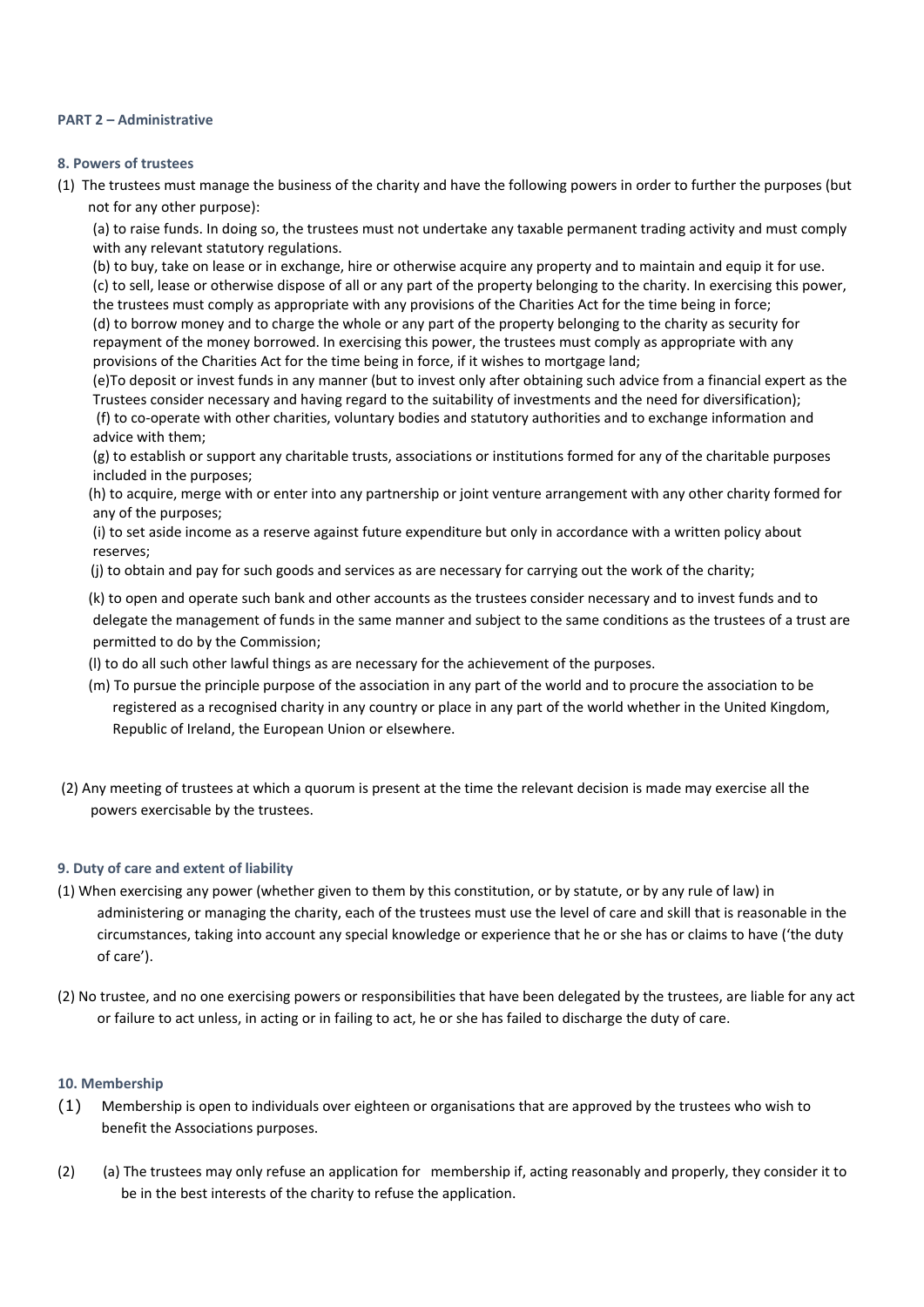- (b) The trustees must inform the applicant in writing of the reasons for the refusal within twenty-one days of the decision.
- (c) The trustees must consider any written representations the applicant may make about the decision. The trustees' decision following any written representations must be notified to the applicant in writing and is final.
- (3) Membership is not transferable to anyone else.
- (4) The trustees must keep a register of names and addresses of the members which must be made available to any member upon request.

## **Informal or associate (non-voting) membership**

- (5) The charity trustees may create associate or other classes of non-voting membership, and may determine the rights and obligations of any such members (including payment of membership fees), and the conditions for admission to, and termination of membership of any such class of members.
- (6) Other references in this constitution to "members" and "membership" do not apply to non-voting members, and non-voting members do not qualify as members for any purpose under the Charities Acts, General Regulations or Dissolution Regulations.

## **11. Termination of membership**

## Membership is terminated if:

(1) the member dies or, if it is an organisation, ceases to exist;

(2) the member resigns by written notice to the charity unless, after the resignation, there would be less than two members;

- (3) any sum due from the member to the charity is not paid in full within six months of it falling due;
- (4) the member is removed from membership by a resolution of the trustees that it is in the best interests of the charity that his or her membership is terminated. A resolution to remove a member from membership may only be passed if:
	- (a) the member has been given at least twenty one days' notice in writing of the meeting of the trustees at which the resolution will be proposed and the reasons why it is to be proposed;
	- (b) the member or, at the option of the member, the member's representative (who need not be a member of the charity) has been allowed to make representations to the meeting.

## **12. General meetings**

- (1) The charity must hold a general meeting within twelve months of the date of the adoption of this constitution.
- (2) An annual general meeting must be held in each subsequent year and not more than fifteen months may elapse between successive annual general meetings.
- (3) All general meetings other than annual general meetings must be called special general meetings.
- (4) The trustees may call a special general meeting at any time.
- (5) The trustees must call a special general meeting if requested to do so in writing by at least five members or one tenth of the membership, whichever is the greater. The request must state the nature of the business that is to be discussed. If the trustees fail to hold the meeting within twenty-eight days of the request, the members may proceed to call a special general meeting but in doing so they must comply with the provisions of this constitution.

# **13. Notice**

- (1) The minimum period of notice required to hold any general meeting of the charity is fourteen clear days from the date on which the notice is deemed to have been given.
- (2) A general meeting may be called by shorter notice, if it is so agreed by all the members entitled to attend and vote.
- (3) The notice must specify the date, time and place of the meeting and the general nature of the business to be transacted. If the meeting is to be an annual general meeting, the notice must say so.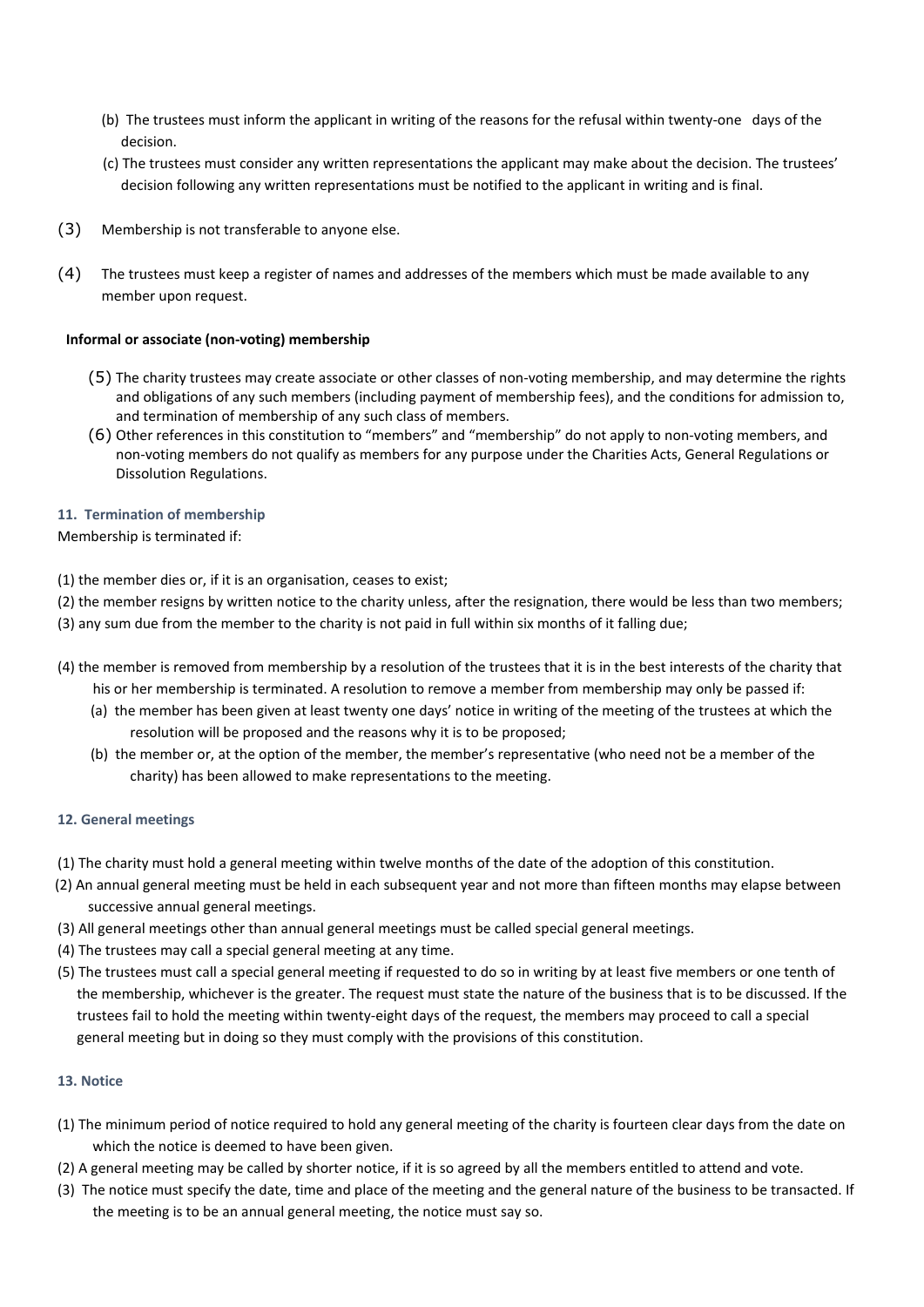(4) The notice must be given to all the members and to the trustees.

# **14. Quorum**

- (1) No business shall be transacted at any general meeting unless a quorum is present.
- (2) A quorum is:
	- (a) **[5]** members entitled to vote upon the business to be conducted at the meeting; or
	- (b) one tenth of the total membership at the time, whichever is the greater.
- (3) The authorised representative of a member organisation must be counted in the quorum.

## (4) If:

- (a) a quorum is not present within half an hour from the time appointed for the meeting; or
- (b) during a meeting a quorum ceases to be present,

*the meeting must be adjourned to such time and place as the trustees determine.* 

- (5) The trustees must re-convene the meeting and must give at least seven clear days' notice of the re-convened meeting stating the date time and place of the meeting.
- (6) If no quorum is present at the re-convened meeting within fifteen minutes of the time specified for the start of the meeting the members present at that time shall constitute the quorum for that meeting.

## **15. Chairperson**

- (1) General meetings must be chaired by the person who has been elected as Chair.
- (2) If there is no such person or he or she is not present within fifteen minutes of the time appointed for the meeting a trustee nominated by the trustees must chair the meeting.
- (3) If there is only one trustee present and willing to act, he or she must chair the meeting.
- (4) If no trustee is present and willing to chair the meeting within fifteen minutes after the time appointed for holding it, the members present and entitled to vote must choose one of their numbers to chair the meeting.

## **16. Adjournments**

- (1) The members present at a general meeting may resolve that the meeting must be adjourned.
- (2) The person who is chairing the meeting must decide the date, time and place at which meeting is to be re-convened unless those details are specified in the resolution.
- (3) No business shall be conducted at an adjourned meeting unless it could properly have been conducted at the meeting had the adjournment not taken place.
- (4) If a meeting is adjourned by a resolution of the members for more than seven days, at least seven clear days' notice must be given of the re-convened meeting stating the date time and place of the meeting.

# **17. Votes at General meetings**

- (1) Each member has one vote but if there is an equality of votes the person who is chairing the meeting has a casting vote in addition to any other vote he or she may have.
- (2) A resolution in writing signed by each member (or in the case of a member that is an organisation, by its authorised representative) who would have been entitled to vote upon it had it been proposed at a general meeting is effective. It may comprise several copies each signed by or on behalf of one or more members.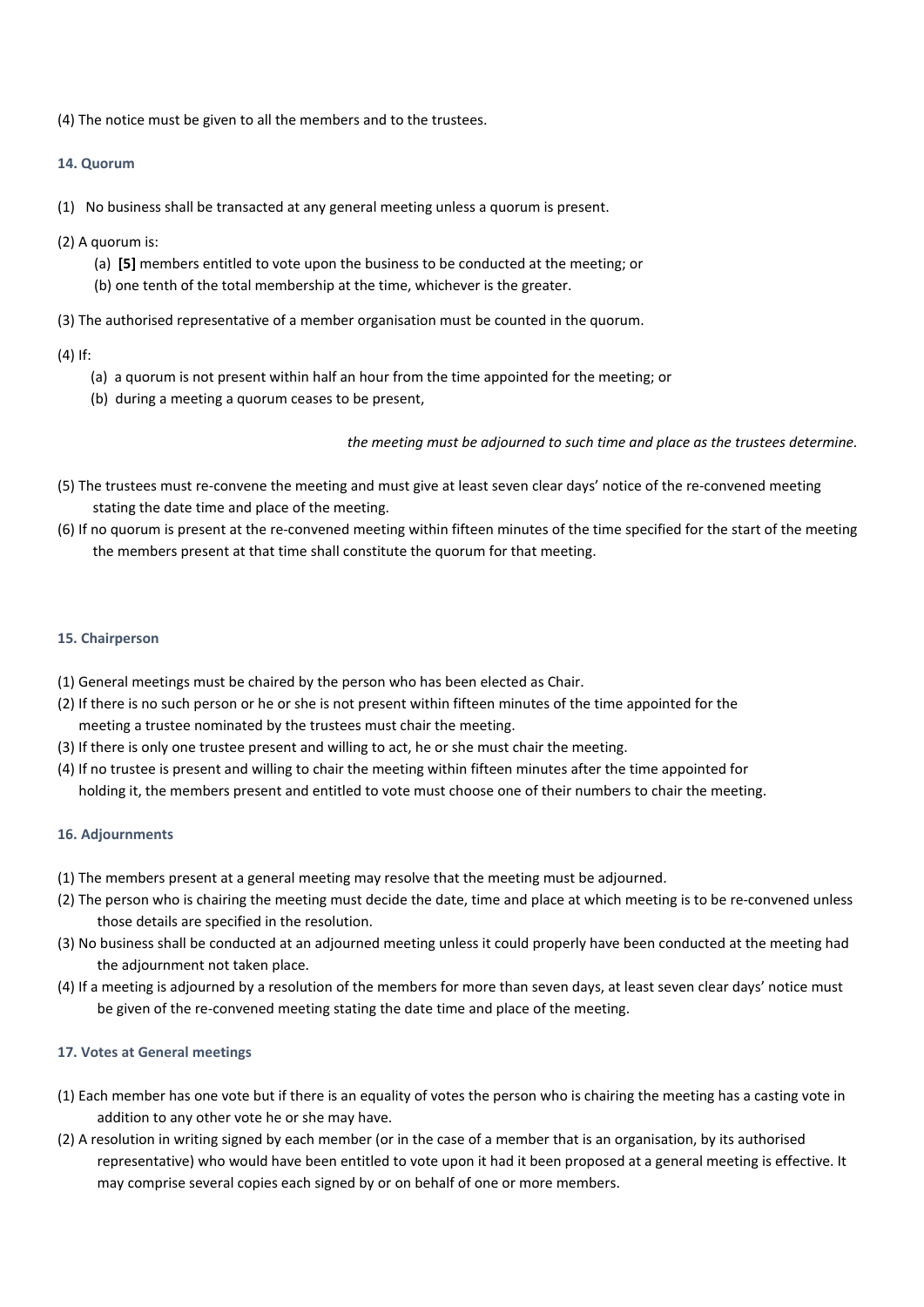#### **18. Representatives of other bodies**

- (1) Any organisation that is a member of the charity may nominate any person to act as its representative at any general meeting of the charity.
- (2) The organisation must give written notice to the charity of the name of its representative. The nominee is not entitled to represent the organisation at any meeting unless the notice has been received by the charity. The nominee may continue to represent the organisation until written notice to the contrary is received by the charity.
- (3) Any notice given to the charity will be conclusive evidence that the nominee is entitled to represent the organisation or that his or her authority has been revoked. The charity is not required to consider whether the nominee has been properly appointed by the organisation.

#### **19. Officers and trustees**

- (1) The charity and its property must be managed and administered by a committee comprising the officers and other members elected in accordance with this constitution. The officers and other members of the committee are the trustees of the charity and in this constitution are together called 'the trustees'.
- (2) The charity must have the following officers:
	- A chairperson
	- A secretary
	- A treasurer.
- (3) A trustee must be a member of the charity or the nominated representative of an organisation that is a member of the charity.
- (4) No one may be appointed a trustee if he or she would be disqualified from acting under the provisions of clause 21.
- (5) The number of trustees must not be less than three but (unless otherwise determined by a resolution of the charity in general meeting) will not be subject to any maximum.
- (6) The first trustees (including officers) must be those persons elected as trustees and officers at the meeting at which this constitution is adopted.
- (7) A trustee may not appoint anyone to act on his or her behalf at meetings of the trustees.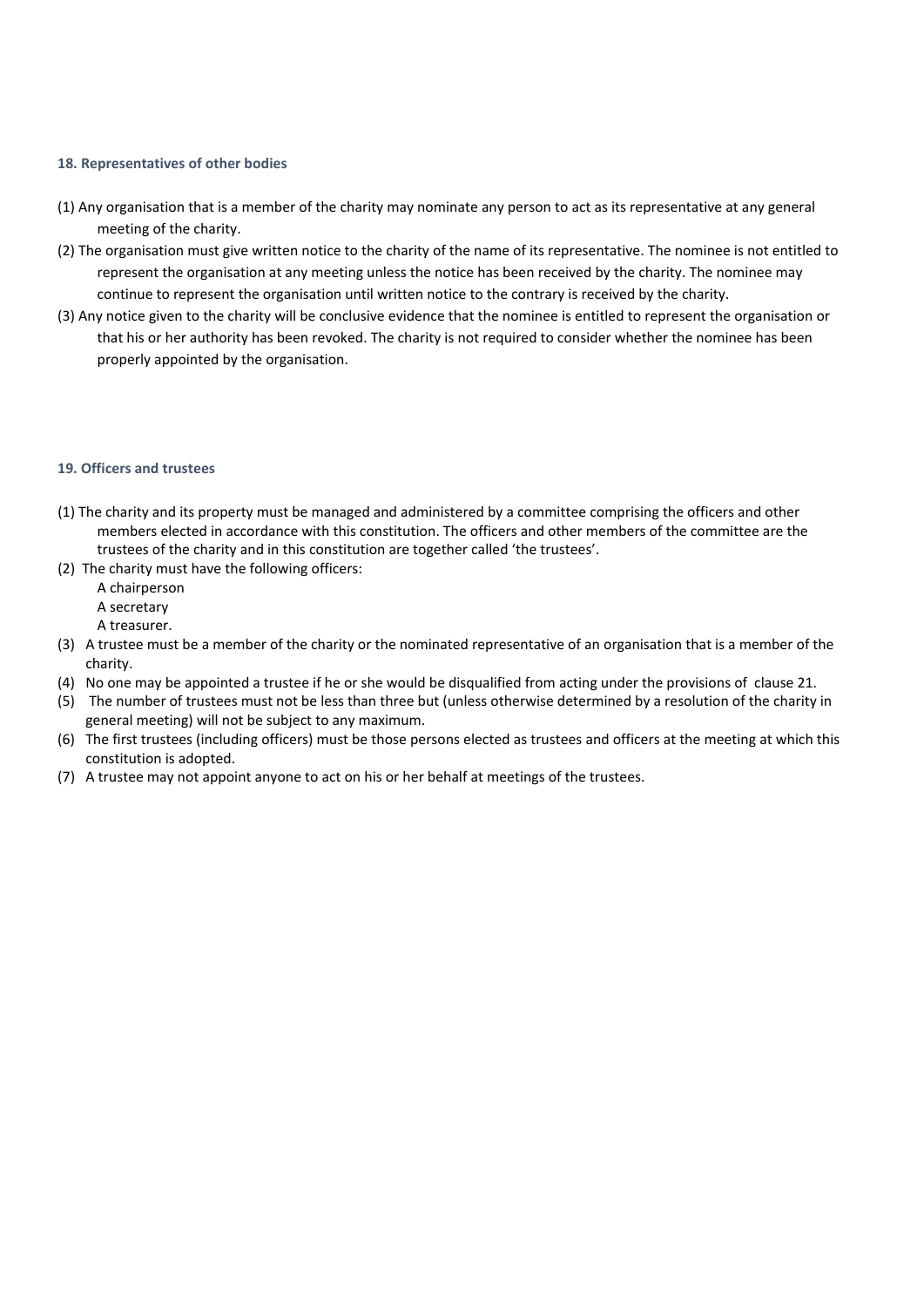## **20. Appointment of trustees**

- (1) The charity in general meeting must elect the officers and the other trustees.
- (2) The trustees may appoint any person who is willing to act as a trustee. Subject to sub-clause 5(b) of this clause, they may also appoint trustees to act as officers.
- (3) Each of the trustees must retire with effect from the conclusion of the annual general meeting next after his or her appointment but are eligible for re-election at that annual general meeting.
- (4) No-one may be elected a trustee or an officer at any annual general meeting unless prior to the meeting the charity is given a notice that:
	- (a) is signed by a member entitled to vote at the meeting;
	- (b) states the member's intention to propose the appointment of a person as a trustee or as an officer;
	- (c) is signed by the person who is to be proposed to show his or her willingness to be appointed.
- (5) (a) The appointment of a trustee, whether by the charity in general meeting or by the other trustees, must not cause the number of trustees to exceed any number fixed in accordance with this constitution as the maximum number of trustees.
	- (b) The trustees may not appoint a person to be an officer if a person has already been elected or appointed to that office and has not vacated the office.

## **21. Disqualification and removal of trustees**

A trustee must cease to hold office if he or she:

- (1) is disqualified from acting as a trustee by virtue of sections 178 and 179 of the Charities Act 2011 (or any statutory reenactment or modification of that provision);
- (2) ceases to be a member of the charity;
- (3) in the written opinion, given to the trustees, of a registered medical practitioner treating that person, has become physically or mentally incapable of acting as a charity trustee and may remain so for more than three months;
- (4) resigns as a trustee by notice to the charity (but only if at least two trustees will remain in office when the notice of resignation is to take effect); or
- (5) is absent without the permission of the trustees from all their meetings held within a period of six consecutive months and the trustees resolve that his or her office be vacated.

## **22. Proceedings of trustees**

- (1) The trustees may regulate their proceedings as they think fit, subject to the provisions of this constitution.
- (2) Any trustee may call a meeting of the trustees.
- (3) The secretary must call a meeting of the trustees if requested to do so by a trustee.
- (4) Questions arising at a meeting must be decided by a majority of votes.
- (5) In the case of an equality of votes, the person who chairs the meeting has a second or casting vote.
- (6) No decision may be made by a meeting of the trustees unless a quorum is present at the time the decision is purported to be made.
- (7) The quorum must be two or the number nearest to one-third of the total number of trustees, whichever is the greater or such larger number as may be decided from time to time by the trustees.
- (8) A trustee must not be counted in the quorum present when any decision is made about a matter upon which that trustee is not entitled to vote.
- (9) If the number of trustees is less than the number fixed as the quorum, the continuing trustees or trustee may act only for the purpose of filling vacancies or of calling a general meeting.
- (10) The person elected as the Chair must chair meetings of the trustees.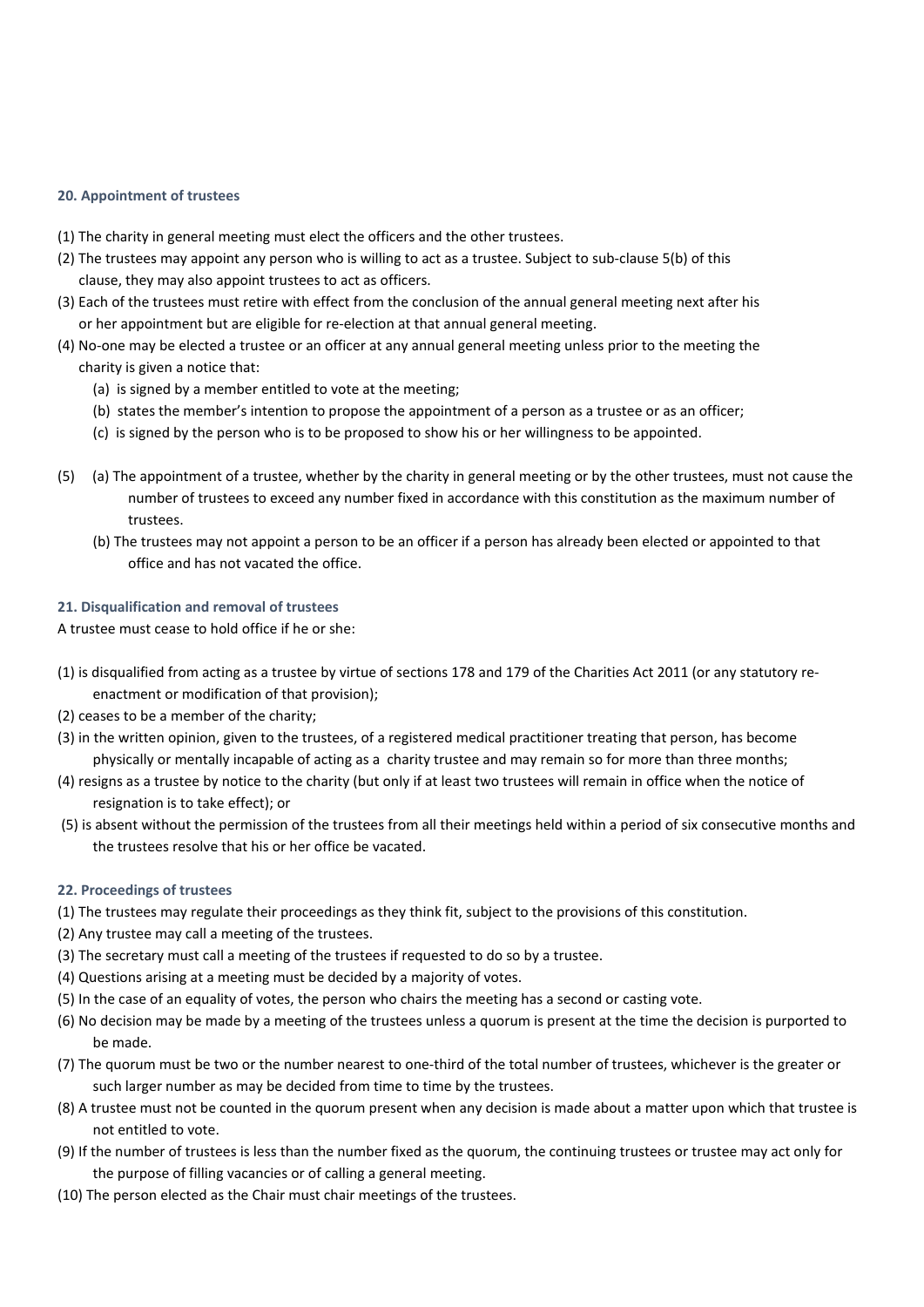- (11) If the Chair is unwilling to preside or is not present within ten minutes after the time appointed for the meeting, the trustees present may appoint one of their numbers to chair that meeting.
- (12) The person appointed to chair meetings of the trustees must have no functions or powers except those conferred by this constitution or delegated to him or her in writing by the trustees.

## **23. Written Resolutions**

- $(1)$  A resolution in writing signed by all the trustees on the matter will be as valid and effectual as if it had been passed at a meeting of the trustees duly convened and held and may consist of several documents in like form each signed by one or more trustees. The date of a written resolution will be the date on which the last trustee entitled to vote signs.
- (2) A resolution which is approved by email in accordance with this clause will be as valid and effectual as if it had been passed at a trustee meeting duly convened and held, provided the following conditions are complied with:
	- (a) such a resolution must be approved by email by all the trustees entitled to vote on the matter;
	- (b) approval must be received by the person nominated in advance by the trustees for that purpose (the "Recipient"); and
	- (c) approval from a trustee must be sent from an email address previously notified in writing (not using electronic means) by that trustee to the charity as intended for use by that trustee for the purpose.
- (3) Following receipt of all responses on any resolution, the Recipient shall circulate a further email to all of the trustees confirming whether the resolution has been formally approved by the trustees in accordance with this clause.
- (4) The date of a resolution shall be the date of the email from the Recipient confirming formal approval.
- (5) A meeting of the trustees may be held either in person or by suitable alternative means agreed between the trustees in which all participants may communicate simultaneously with all other participants.

## **24. Conflicts of interests and conflicts of loyalties**

A charity trustee must:

- (1) declare the nature and extent of any interest, direct or indirect, which he or she has in a proposed transaction or arrangement with the charity or in any transaction or arrangement entered into by the charity which has not been previously declared; and
- (2) absent himself or herself from any discussions of the charity trustees in which it is possible that a conflict will arise between his or her duty to act solely in the interests of the charity and any personal interest (including but not limited to any personal financial interest).

Any charity trustee absenting himself or herself from any discussions in accordance with this clause must not vote or be counted as part of the quorum in any decision of the charity trustees on the matter.

# **25. Saving provisions**

(1) Subject to sub-clause (2) of this clause, all decisions of the charity trustees, or of a committee of the charity trustees, are valid notwithstanding the participation in any vote of a charity trustee:

(a) who is disqualified from holding office;

- (b) who had previously retired or who had been obliged by this constitution to vacate office;
- (c) who was not entitled to vote on the matter, whether by reason of a conflict of interests or otherwise;

if, without the vote of that charity trustee and that charity trustee being counted in the quorum, the decision has been made by a majority of the charity trustees at a quorate meeting.

(8) Sub-clause (1) of this clause does not permit a charity trustee to keep any benefit that may be conferred upon him or her by a resolution of the charity trustees or of a committee of charity trustees if, but for sub-clause (1), the resolution would have been void, or if the charity trustee has not complied with clause 22 (Conflicts of interests and conflicts of loyalties).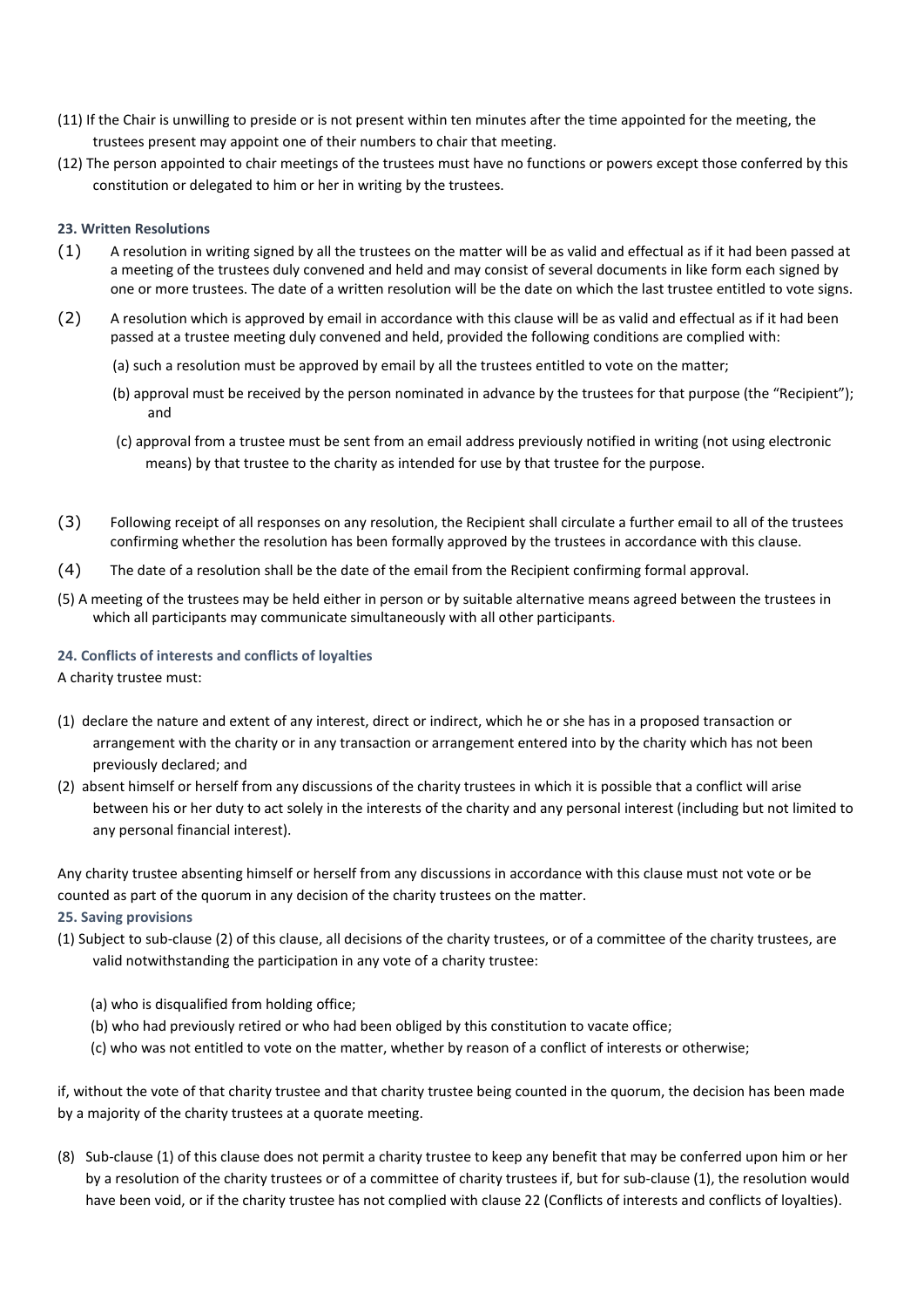## **26. Delegation**

- (1) The trustees may delegate any of their powers or functions to a committee including two or more trustees but the terms of any such delegation must be recorded in the minute book.
- (2) The trustees may impose conditions when delegating, including the conditions that:
	- (a) the relevant powers are to be exercised exclusively by the committee to whom they delegate;
	- (b) no expenditure may be incurred on behalf of the charity except in accordance with a budget previously agreed with the trustees.
- (9) The trustees may revoke or alter a delegation.
- (10) All acts and proceedings of any committees must be fully and promptly reported to the trustees.

## **27. Irregularities in proceedings**

- (1) Subject to sub-clause (2) of this clause, all acts done by a meeting of trustees, or of a committee of trustees, are valid notwithstanding the participation in any vote of a trustee:
	- (a) who was disqualified from holding office;
	- (b) who had previously retired or who had been obliged by the constitution to vacate office;
	- (c) who was not entitled to vote on the matter, whether by reason of a conflict of interests or otherwise;

## if, without:

- (d) the vote of that trustee; and
- (e) that trustee being counted in the quorum,

the decision has been made by a majority of the trustees at a quorate meeting.

- (2) Sub-clause (1) of this clause does not permit a trustee to keep any benefit that may be conferred upon him or her by a resolution of the trustees or of a committee of trustees if the resolution would otherwise have been void.
- (3) No resolution or act of
	- (a) the trustees
	- (b) any committee of the trustees
	- (c) the charity in general meeting

is invalidated by reason of the failure to give notice to any trustee or member or by reason of any procedural defect in the meeting unless it is shown that the failure or defect has materially prejudiced a member or the beneficiaries of the charity.

## **28. Minutes**

The trustees must keep minutes of all:

- (1) appointments of officers and trustees made by the trustees;
- (2) proceedings at meetings of the charity;
- (3) meetings of the trustees and committees of trustees including:
	- (a) the names of the trustees present at the meeting;
	- (b) the decisions made at the meetings; and
	- (c) where appropriate the reasons for the decisions.

## **29. Accounts, Annual Report, Annual Return**

(1) The trustees must comply with their obligations under charity legislation with regard to: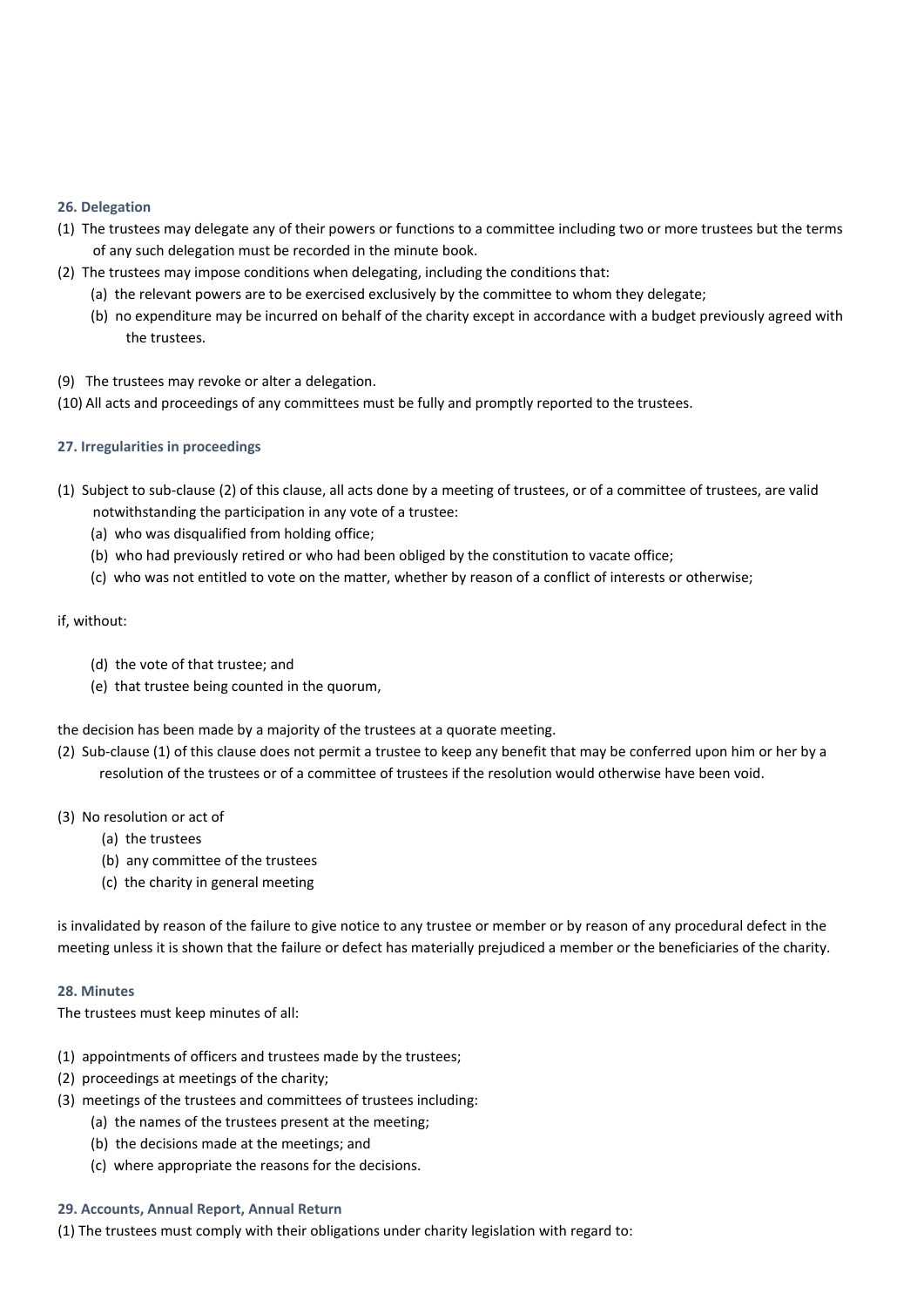- (a) the keeping of accounting records for the charity;
- (b) the preparation of annual statements of account for the charity;
- (c) the auditing or independent examination of the statements of account of the charity;
- (d) the transmission of the statements of account to the Commission;
- (e) the preparation of an Annual Report and its transmission to the Commission;

(2) Accounts must be prepared in accordance with the provisions of any Statement of Recommended Practice issued by the Charities SORP issuing body, unless the trustees are required to prepare accounts in accordance with the provisions of such a Statement prepared by another body.

## **30. Registered particulars**

The trustees must notify the Commission promptly of any changes to the charity's entry on the register of charities.

## **31. Property**

- (a) all land held by or in trust for the charity that is not vested in the Official Custodian of Charities; and
- (b) all investments held by or on behalf of the charity, is vested either in a corporation entitled to act as custodian trustee or in not less than three individuals appointed by them as holding trustees.
- (2) The terms of the appointment of any holding trustees must provide that they may act only in accordance with lawful directions of the trustees and that if they do so they will not be liable for the acts and defaults of the trustees or of the members of the charity.
- (3) The trustees may remove the holding trustees at any time

## **32. Insurance and repairs**

The trustees must keep in repair and insure to their full value against fire and other usual risks all the buildings of the charity (except those buildings that are required to be kept in repair and insured by a tenant). They must also insure suitably in respect of public liability and employer's liability.

## **33. Notices**

(1) Any notice required by this constitution to be given to or by any person must be:

- (a) in writing; or
- (b) given using electronic communications.
- (2) The charity may give any notice to a member either:
	- (a) personally; or
	- (b) by sending it by post in a prepaid envelope addressed to the member at his or her address; or
	- (c) by leaving it at the address of the member; or
	- (d) by giving it using electronic communications to the member's address.
- (3) A member who does not register an address with the charity or who registers only a postal address that is not within the United Kingdom is not entitled to receive any notice from the charity.
- (4) A member present in person at any meeting of the charity is deemed to have received notice of the meeting and of the purposes for which it was called.
- (5)
- (a) Proof that an envelope containing a notice was properly addressed, prepaid and posted is conclusive evidence that the notice was given.
- (b) Proof that a notice contained in an electronic communication was sent in accordance with guidance issued by the Institute of Chartered Secretaries and Administrators is conclusive evidence that the notice was given.
- (c) A notice is deemed to be given 48 hours after the envelope containing it was posted or, in the case of an electronic communication, 48 hours after it was sent.